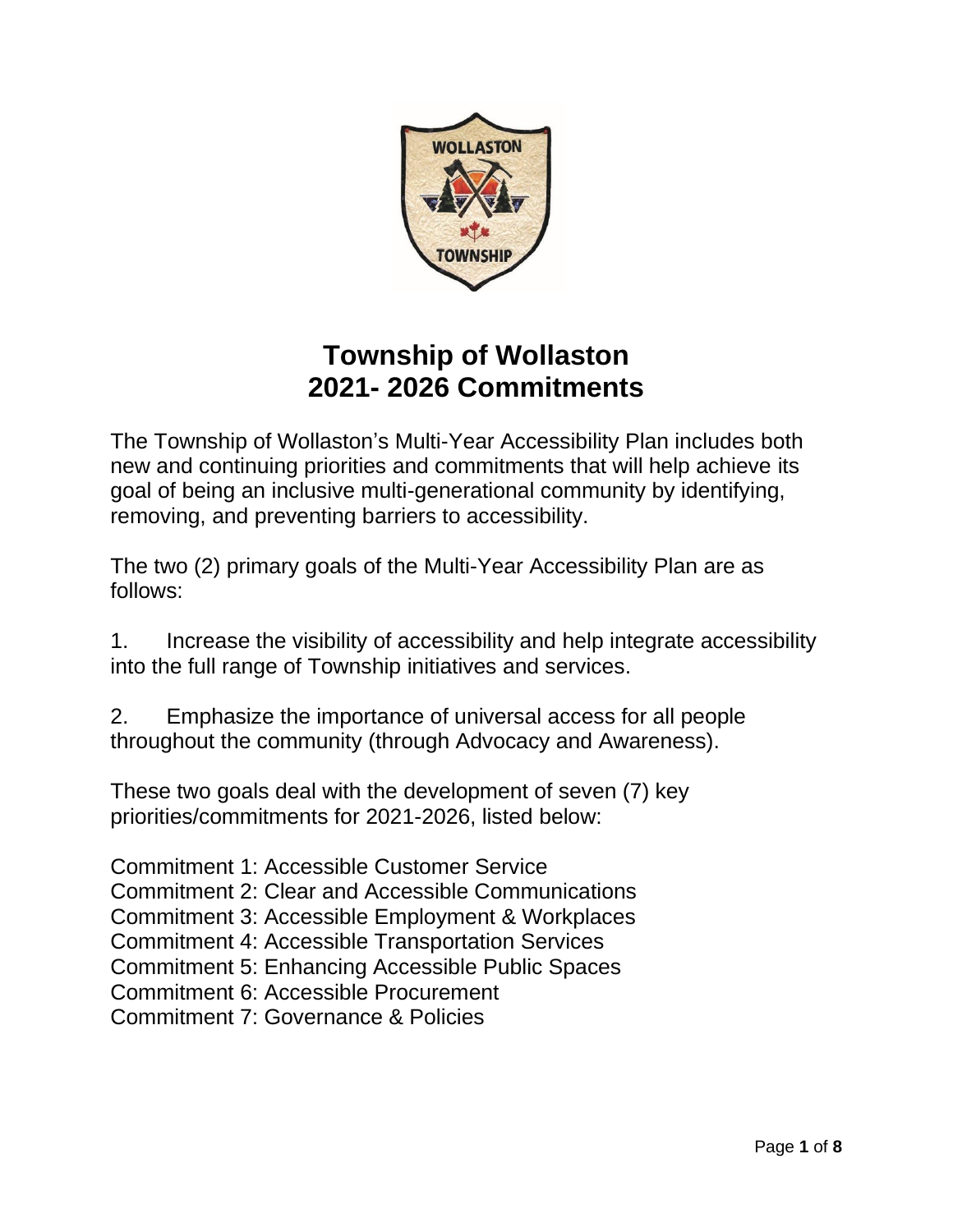# **Commitment 1 – Accessible Customer Service and Programming**

The Accessible Customer Service Standard under the Integrated Accessibility Standard Regulation requires the municipality to provide accessible public services for people with disabilities and to ensure that policies and procedures are in place to support this requirement.

# **Proposed Action(s):**

• Work with the corporate customer service leadership to foster excellence in accessible customer service delivery. Share best practices in different service delivery channels and collaboratively develop strategies for continuous improvement in accessible service delivery.

• Review the customer service policy and common service standards to identify opportunities to reinforce and promote requirements that enhance accessible customer service.

• Ensure that in the case of planned or unplanned service disruptions, notice is provided explaining the reason for the disruption, estimated duration, and any alternative facilities or services available.

• Encourage more digital online services that are easily accessible and result in an improved customer experience.

• Ensure that all employees continue to complete mandatory training to support excellence in accessible customer service.

• Work with various departments that provide programs to explore and identify more inclusive and diversified programming opportunities.

# **Expected Outcome(s):**

• An accessible Township that includes ensuring people with disabilities receive quality goods and services in a timely manner, supported by effective policies, procedures, tools and resources that promote accessibility in customer service.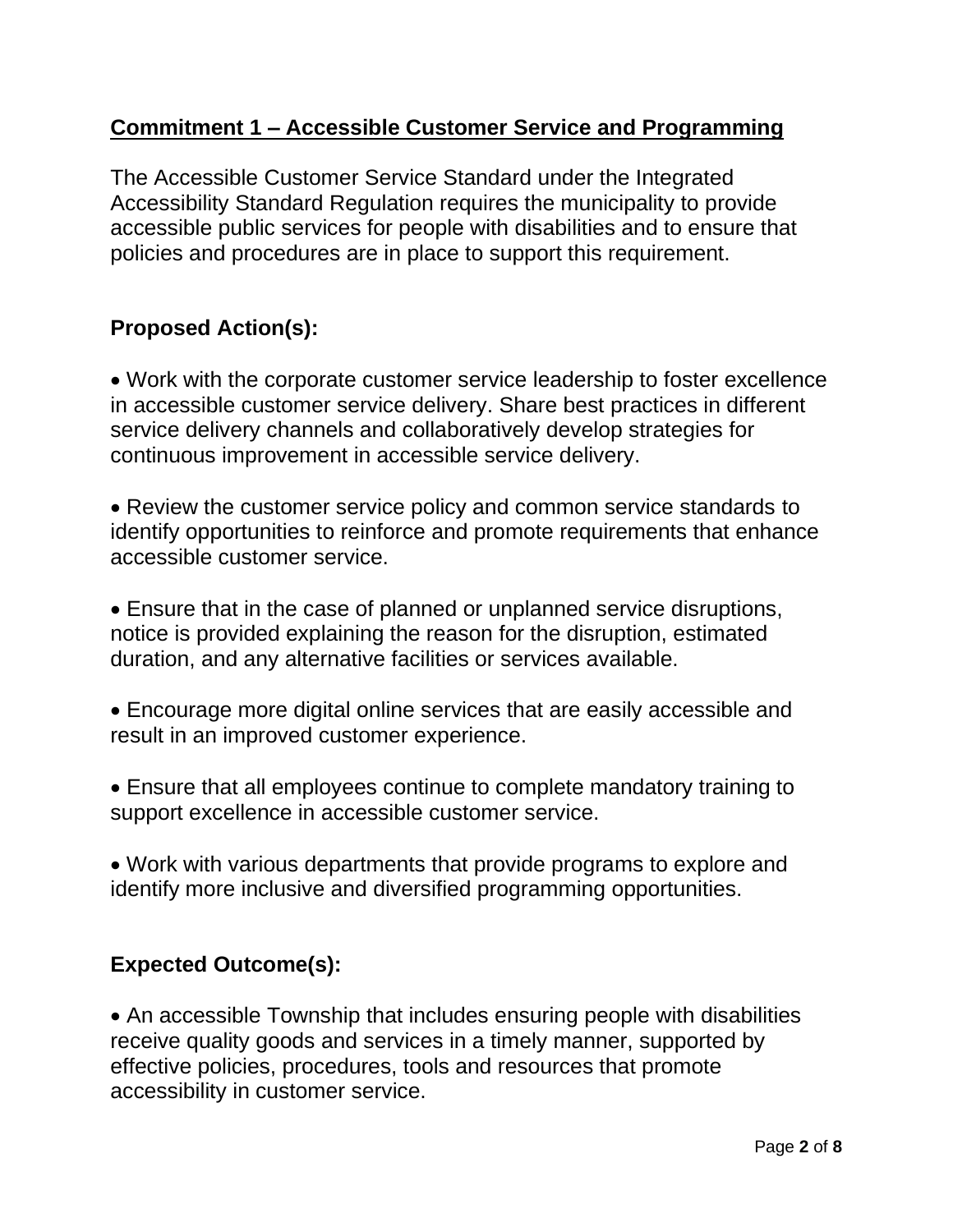# **Commitment 2 – Clear and Accessible Communications**

The Information and Communications Standard under the Integrated Accessibility Standard Regulation requires the municipality to communicate and provide information in ways that are accessible to people with disabilities.

# **Proposed Action(s):**

- Promote the Accessibility Plan through the Township's website and relevant accessibility materials in easily accessible formats.
- Continue to monitor and train staff on accessible communication content and design.
- Ensure that digital services are designed with accessibility at its core, striving for all users to have equal access to information and functionality.
- Ensure all forms are accessible by 2022 that meet the highest standards of quality, usability and accessibility.
- Provide consistent notices in public spaces and online notifications to the public regarding accessible formats and communications support, upon request.

# **Outcome(s):**

- Enhanced accessibility as it relates to communication supports, formats, website(s) and web content.
- Ensure staff have the tools and resources to effectively develop information and documents in accessible formats.

# **Commitment 3 – Accessible Employment & Workplaces**

The Employment Standard under the Integrated Accessibility Standard Regulation sets out accessibility requirements that the municipality must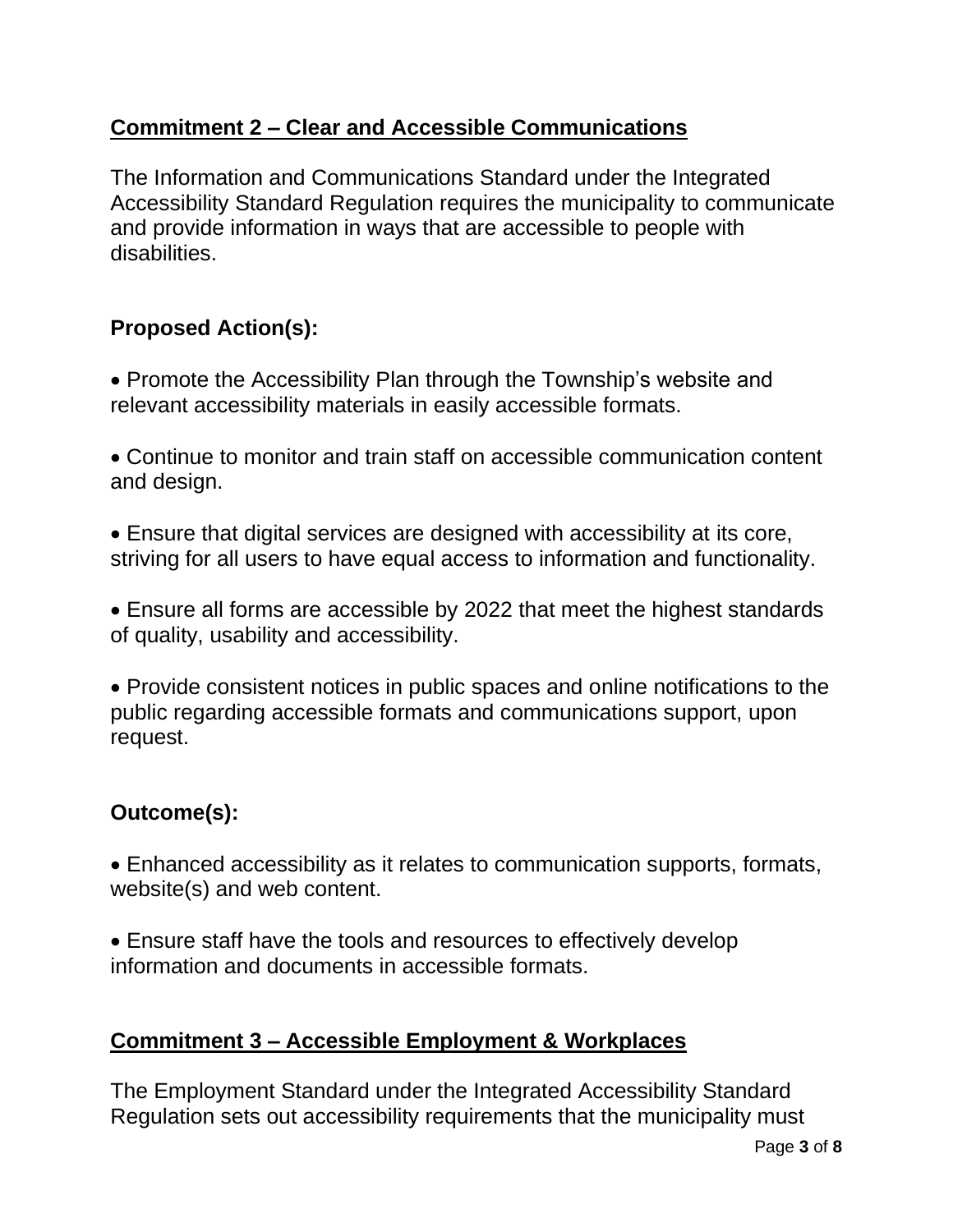follow to support the recruitment and accommodation of employees. This includes preparing individualized emergency response information for persons with disabilities and making employment practices and workplaces more accessible for new and existing Township of Wollaston employees with disabilities.

# **Proposed Action(s):**

• Review our human resources policies in consultation with other Staff to prevent or remove systemic employment barriers, ensure they are compliant with legislation and reflect best practices.

• Continuing to attract diverse talent by applying all recruitment processes to identify, mitigate, and eliminate potential biases and barriers and be more inclusive in all aspects of the recruitment process.

• Continue to build accessibility awareness through resources for staff and how to respond to the needs of employees with an illness, injury, and/or disability through a Duty to Accommodate.

• Promote principles and practices of respectful workplaces through resources that help address employee responsibilities for contributing to respect in the workplace by eliminating low intensity rude or disrespectful behaviours that erode productivity, engagement, teamwork, diversity and service.

• Promote the Employee Assistance Program to support employees in the areas of mental health and wellness through a wide range of supports and resources.

# **Expected Outcome(s):**

• Ensure that qualified people with disabilities are provided equal opportunity for employment, engagement, and advancement within the Township.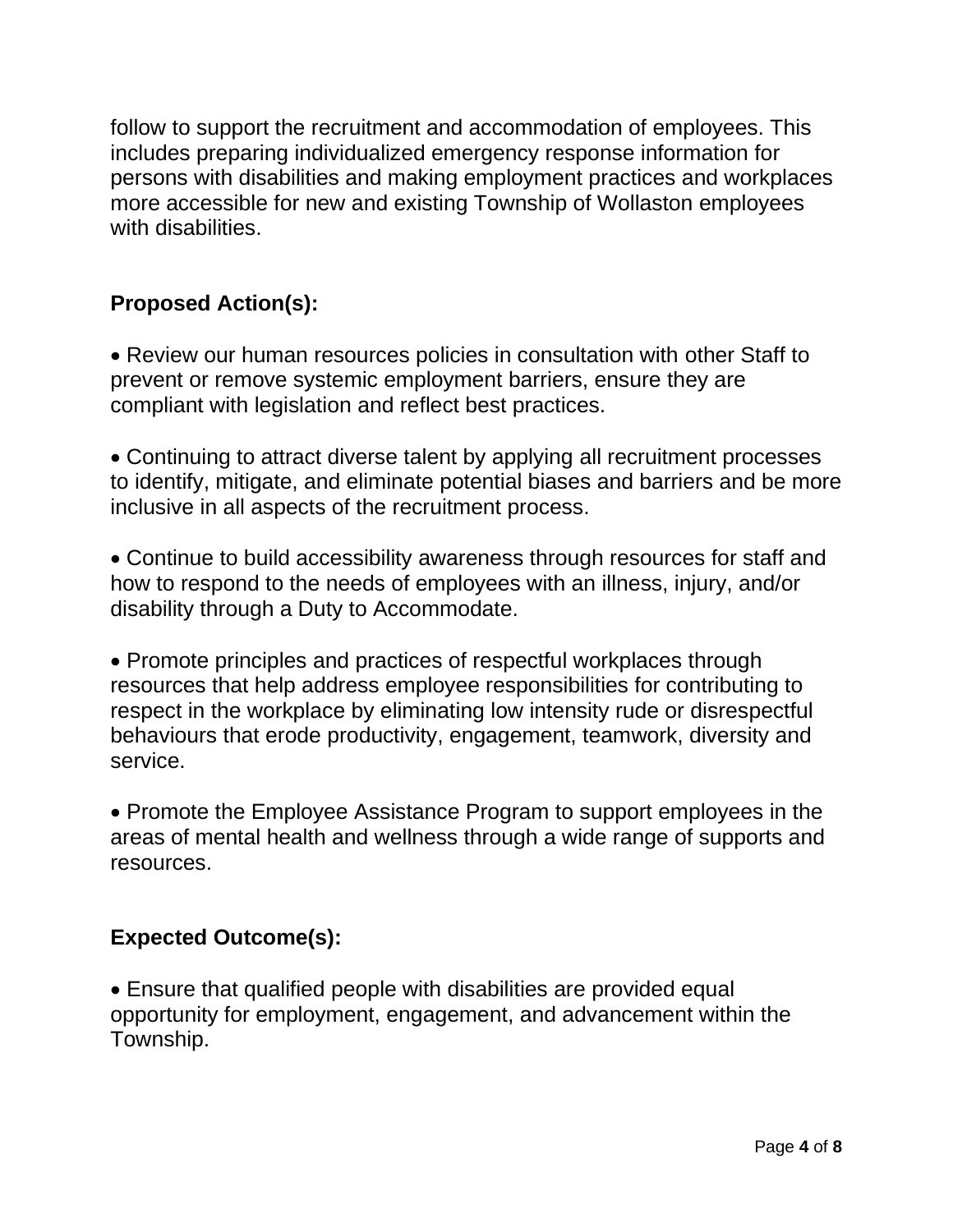• Accommodation practices will be reviewed to ensure people with disabilities are able to participate fully and meaningfully as Township employees.

#### **Commitment 4 – Accessible Transportation Services & Systems**

The Transportation Standard under the Integrated Accessibility Standard Regulation sets out the requirements to prevent and remove barriers to public transportation, sidewalks and trails so that everyone can easily travel in Wollaston Township. Although the Township does not have public transportation, it does have some sidewalks and trails.

#### **Proposed Action(s):**

• Review opportunities and challenges and provide input and guidance with an accessibility view.

• Provide input and support staff in acquisitions for services.

• Work with the Public Works Department to understand opportunities and challenges with respect to winter and regular maintenance to determine how best to create a safe and accessible environment for all individuals including those with mobility challenges.

#### **Expected Outcome(s):**

• Wollaston Township continues to support and promote transportation services for the people that are barrier-free.

#### **Commitment 5 – Enhancing Accessibility of Public Spaces**

The Design of Public Spaces Standard under the Integrated Accessibility Standard Regulation requires the municipality to ensure that newly constructed, or significantly renovated public spaces (e.g., parks, accessible parking) are accessible. The municipality also complies with the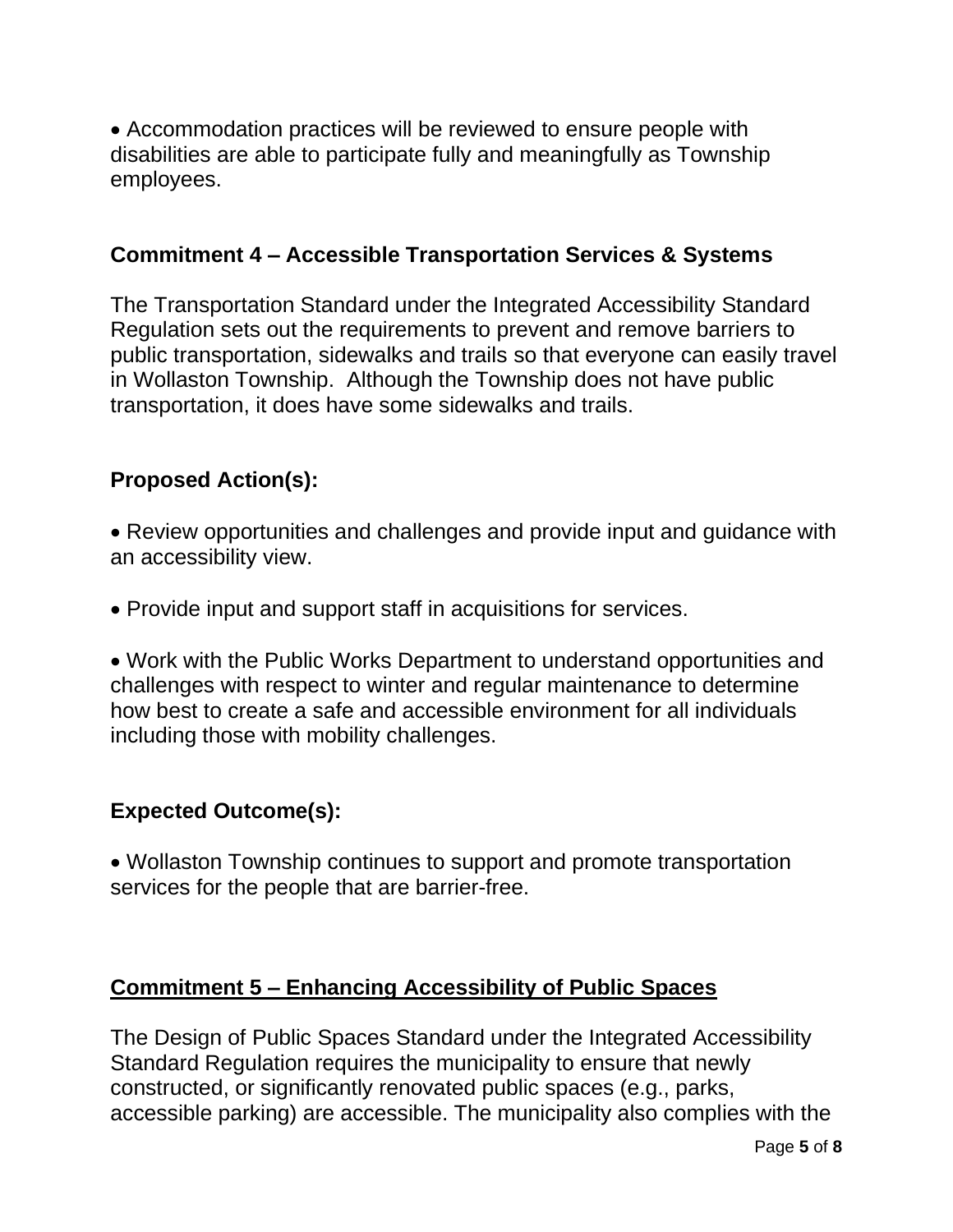Ontario Building Code's requirements for accessibility in the built environment.

# **Proposed Action(s):**

• Provide guidance to Council and Staff to improve accessibility design requirements with the goal to move to universal design principles that comply with the Ontario Human Rights Code, Ontario Building Code and Design of Public Spaces standard.

• When constructing or renovating municipal facilities including parks and playgrounds, ensure all features, such as doors, washrooms, parking, and furnishings, will be fully accessible or appropriate accommodations available that preserves individual's dignity and independence.

• Continuously improve the physical accessibility of our service areas removing barriers and providing accessible alternatives, so that all customers may be served in a manner that respects their dignity and independence.

# **Expected Outcome(s):**

• Greater accessibility into, out of and around municipal facilities and public spaces. This includes incorporating accessibility retrofits where possible during renovations.

#### **Commitment 6 – Accessible Procurement**

Under the Integrated Accessibility Standard Regulation, the municipality is required to incorporate accessibility design, criteria and features when procuring or acquiring goods, services, or facilities, except where it is not practicable to do so.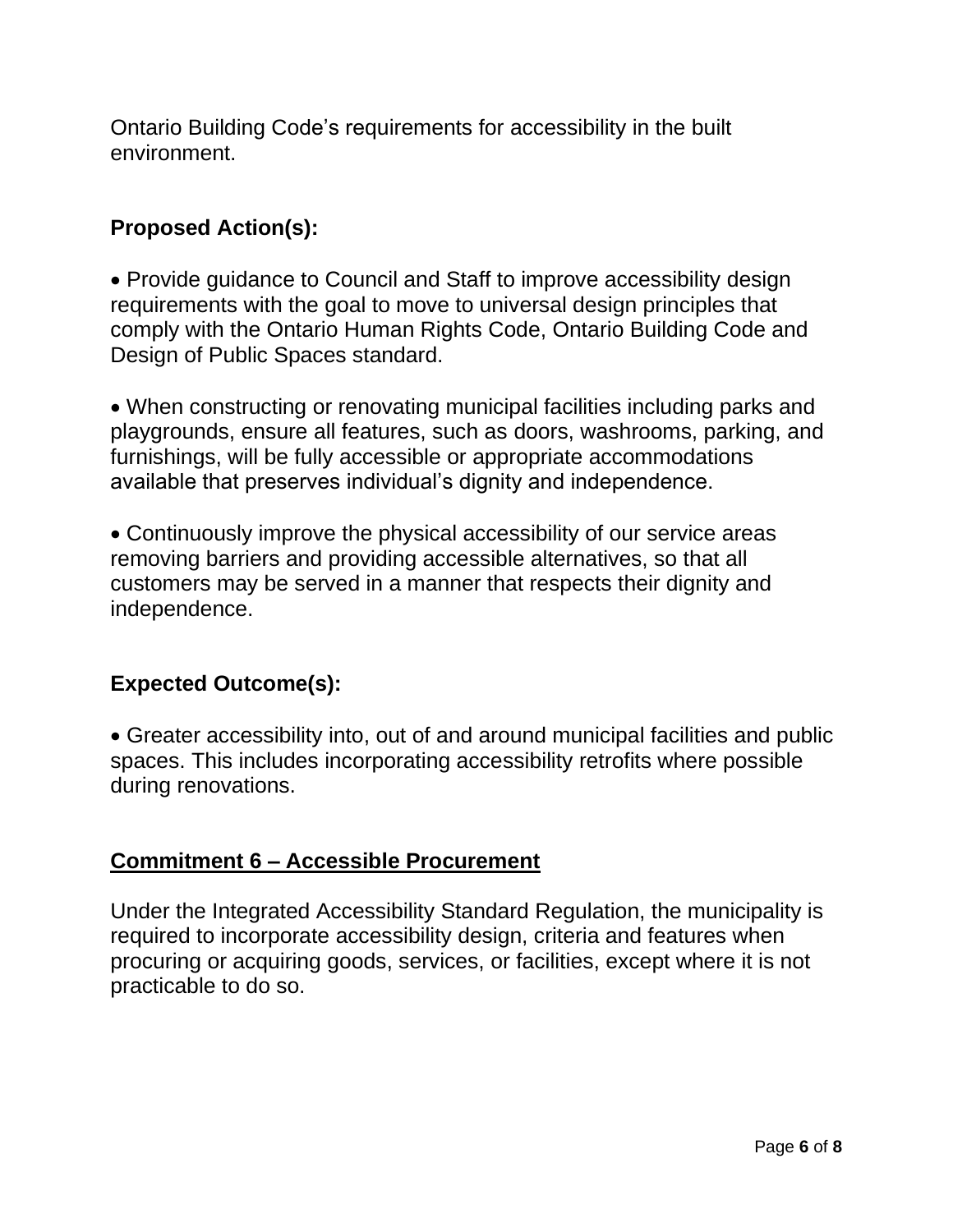# **Proposed Action(s):**

• Continue to communicate and define to vendors their obligations to meet accessibility requirements, including repercussions of non-compliance.

• Support and promote accessible and electronic bidding processes.

• Promote ongoing mandatory procurement training that includes accessibility requirements. Training will be provided for new and existing employees, as appropriate to their job duties, to educate them on common understanding of obligations under the AODA.

# **Expected Outcome(s):**

• A procurement program that considers the needs of people with disabilities at all stages of the procurement process to help ensure that goods and services at government facilities are accessible.

• Becoming barrier-free will also improve the opportunity of doing business with the municipality for all suppliers, including those with disabilities.

# **Commitment 7 – Governance and Policies**

In addition to the Standards under the Integrated Accessibility Standard Regulation, the municipality is committed to going beyond to ensure that barriers to accessibility are identified and addressed across the organization.

# **Proposed Action(s):**

• Invite Council and Staff to promote accessibility policies both internally and externally and to identify and eliminate accessibility barriers.

• Determine the best solution regarding accessibility advice and guidance in the site development process including opportunities to encourage accessible affordable residential design.